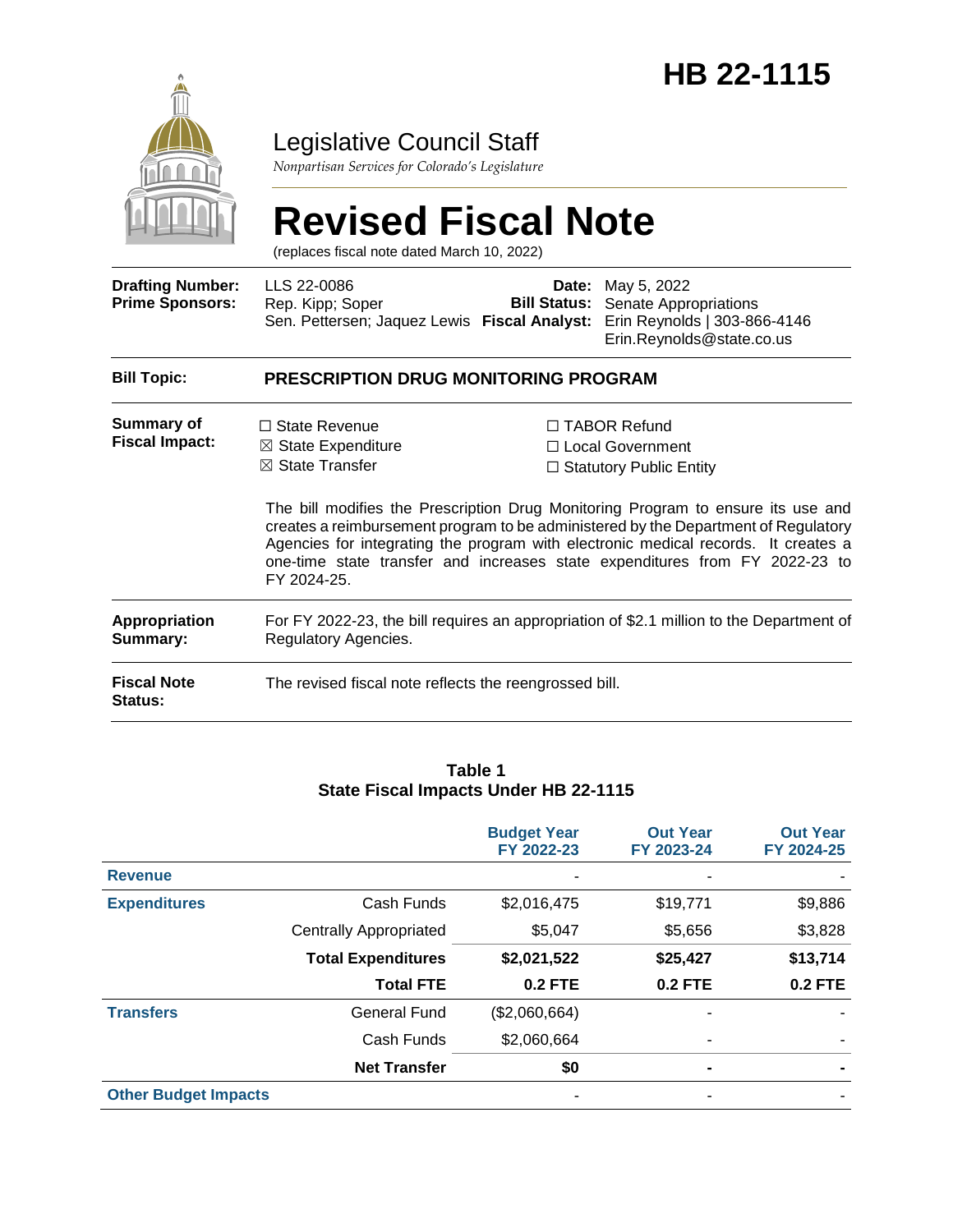Page 2

# May 5, 2022 **HB 22-1115**

## **Summary of Legislation**

The bill requires prescribers to query the Prescription Drug Monitoring Program (PDMP) prior to filling a prescription for an opioid or benzodiazepine. By July 1, 2024, the bill requires each prescriber and pharmacist, as a condition of license renewal, to attest that they have registered and are maintaining a PDMP user account and that they are aware of the penalties for noncompliance. The bill allows PDMP-registered prescribers and pharmacists to authorize an unlimited number of eligible designees that may access the PDMP through their account.

Subject to available funding, the bill requires the Division of Professions and Occupations in the Department of Regulatory Agencies (DORA) to solicit applications from public and private integration organizations and, by July 1, 2024, approve qualified integration organizations that prescribers and pharmacists may use to integrate the PDMP with patient electronic medical records. The division must implement a process allowing prescribers and pharmacists who have not integrated electronic medical records with the PDMP, to apply for and receive reimbursement from an approved qualified integration organization for all or a portion of the costs of integration. The bill requires a General Fund appropriation for electronic medical records assistance and administrative costs to the Prescription Drug Monitoring Fund in FY 2022-23, which remains in the fund for this purpose through December 30, 2024.

### **Background**

The Office of the State Auditor published a performance audit of the PDMP in March 2021: [https://leg.colorado.gov/audits/colorado-prescription-drug-monitoring-program.](https://leg.colorado.gov/audits/colorado-prescription-drug-monitoring-program)

### **State Transfer**

In FY 2022-23, the bill requires a transfer of \$2,060,664 from the General Fund to the Prescription Drug Monitoring Fund. This amount represents \$2.0 million for electronic medical records assistance and three years of administration costs. Currently, the reengrossed bill includes a transfer of \$2,045,198.

### **State Expenditures**

The bill increases state expenditures in DORA by \$2,021,522 in FY 2022-23, \$25,427 in FY 2023-24, and \$13,714 in FY 2024-25 from the Prescription Drug Monitoring Fund. Costs are outlined in Table 2 and detailed below.